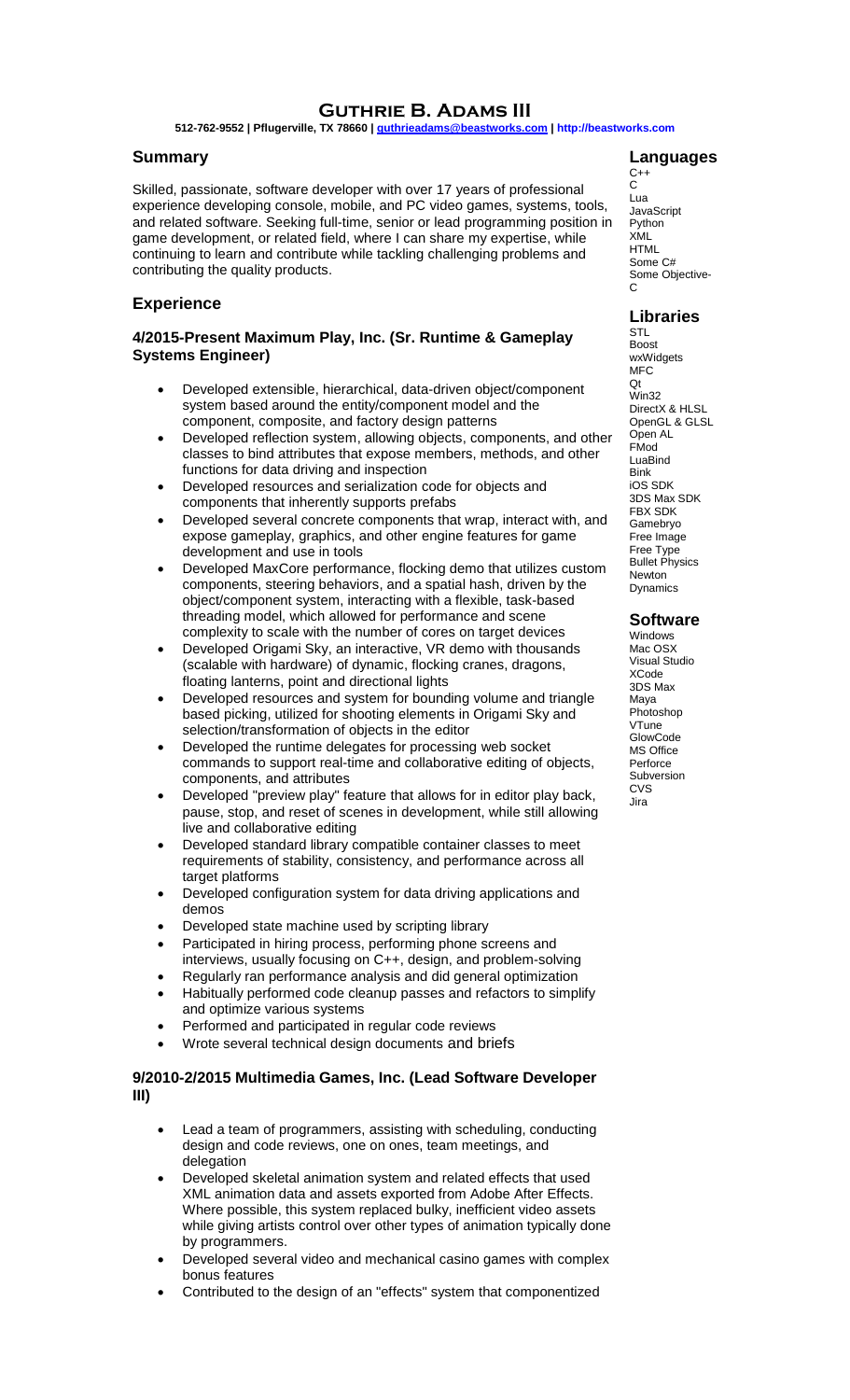and data-drove presentation logic, reducing the complexity, memory utilization, and code footprint of developed games

- Assisted programmers throughout the department with problem solving, technical designs, debugging, game features, and mentoring on a daily basis
- Reviewed majority of applicant programming tests, conducted phone screens, in person technical, object oriented, and design interviews
- Conducted tutorials, presentations, and study groups to educate other programmers on graphics programming, shaders, JavaScript, Design Patterns, Code Complete, Effective C++, Effective STL
- Evaluated and wrote proposals to identify ways to improve tools, game technology, and workflow

## **8/2009-6/2010 Flying Wisdom Studios (Lead Software Engineer)**

*Exo-Planet (iOS)* 

- $\bullet$  Lead team of programmers to develop multi-player, 3D, 3<sup>rd</sup> person shooter with training, time trials, capture the flag, and death match in space and zero gravity.
- Lead development of core systems, game engine, OpenGL ES 1.1 and 2.0 based graphics engine, art asset pipeline and converters, entities, client/server network events, physics and collision, skeletal animation, animation blending, skinning, particles, shaders, cameras, core gameplay
- Octree based world entity and ray casting system used for lighting and shadows, surface and edge detection, jumping, grappling, weapon targeting, player and camera logic
- Routinely traveled to Buenos Aires and San Francisco to work with developers of front-end, network API, micro transaction elements, and social features

# **10/2008-2/2009 Super Happy Fun Fun (Lead Software Engineer)**

*iOS Engine Lead*

- Developed iOS, OpenGL ES 1.1, 3D graphics engine, importers, file system, input handling, and other systems
- Conducted interviews

*Snowboarding TnT (iOS)* 

 Lead engineer for game play, user control, physics, collision, effects, object interaction, and other systems

*Big Buck Hunter Pro and other Projects (IOS)*

Engine development and support

# **11/2005-8/2008 NCsoft (Software Engineer)**

*Dungeon Runners*

PS3 port

*Tabula Rasa*

- Visual FX and art/design tools programmer
- Developed features while supporting systems and tools for artists and designers: visual effects, particle effects, camera effects, projectiles, UI editor, model viewer, 3DS Max exporter and scripts, and asset reporting
- Added features to world editor for audio placement, terrain autopainting, object grouping, and prefabs/templates
- Game configuration, options, and registry system
- In-game UI elements, alerts, and options
- Profiling and optimization

# **9/2004-11/2005 Multimedia Games, Inc. (Game Programmer)**

- Developed and ported several DirectX based casino and mini games
- Assisted programmers with problem solving, debugging, and other challenging game features

#### **7/1999-8/2004 Acclaim Entertainment (Game/Lead Programmer)**

*All Star Baseball 2006 (PS2, Xbox)*

 Lead programmer, profiling, optimization, updating downloadable content system, scheduling, general team support